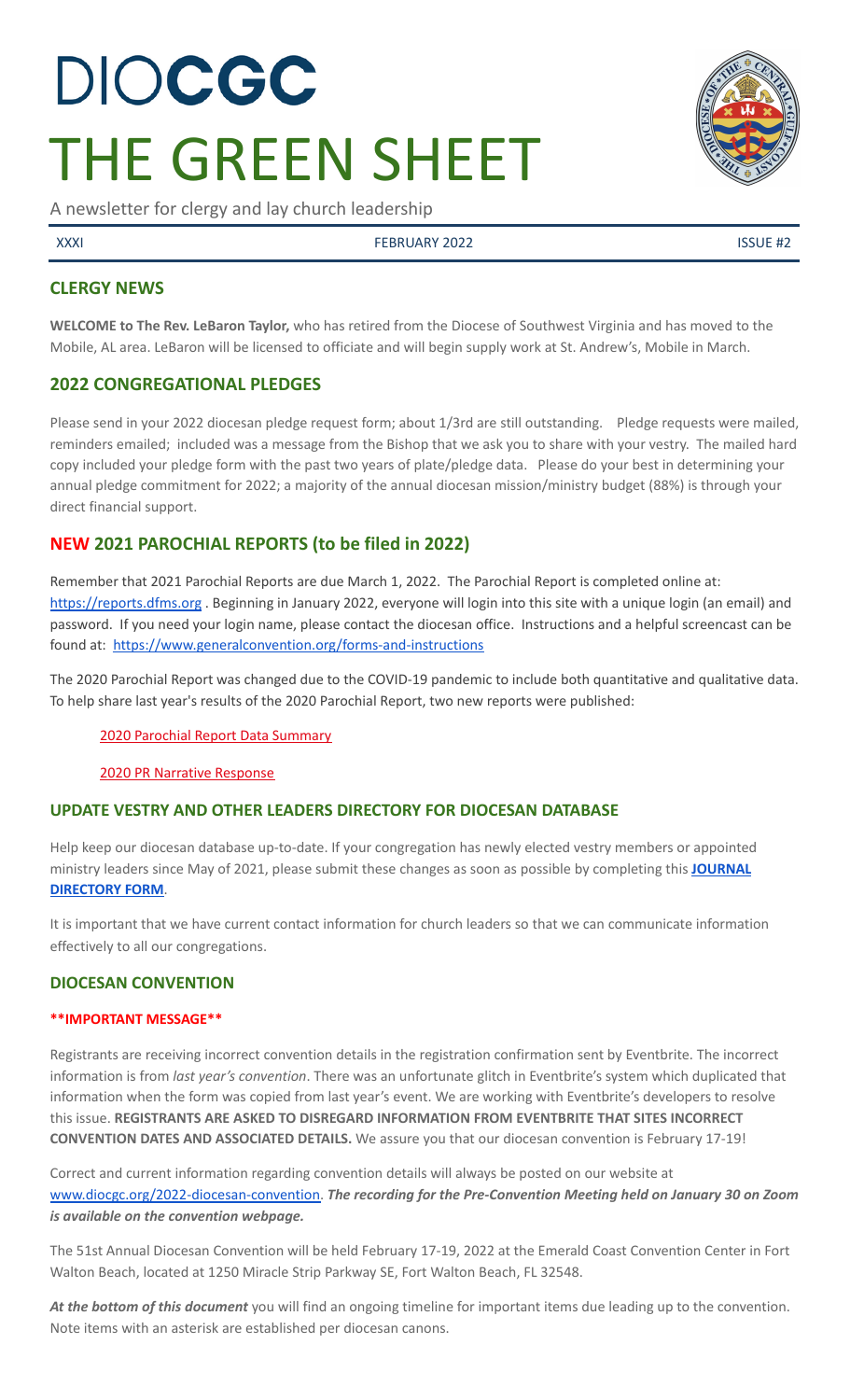# **CURSILLO RESCHEDULED**

Cursillo #166 is rescheduled to March 10-13, 2022 (originally planned for January 20-23). The Pilgrims have been asked to email the Cursillo Registrar at [cursillocgc@gmail.com](mailto:cursillocgc@gmail.com) if they wish to attend the rescheduled Cursillo.

See the Cursillo [website](https://www.coastalpilgrims.com/) for more information.

### **PUBLIC SERVICE LOAN FORGIVENESS PROGRAM**

Recent changes now allow for clergy & faith-based entity employees to be eligible for Public Service Loan Forgiveness Program. Clergy members and others engaged full-time at faith-based entities are now included in a program designed to forgive the federal student debt for public service and many not-for-profit workers. Learn more about who qualifies for the program, the application process, and what it could mean for prior years' payments by viewing the Jan. 26 webinar online.

### **MOURNER'S PATH FACILITATOR TRAINING**

The Episcopal Diocese of the Central Gulf Coast is hosting a Mourner's Path facilitator's training at Beckwith, March 17-19, 2022. Walking the Mourner's Path is a grief program founded out of the need to answer the question, "Where is God in my pain?" The program partners with faith communities around the country to help them reach out and serve those who grieve in their church and their communities. To learn more about the program and training, visit [www.mournerspath.com](http://www.mournerspath.com) or contact the Rev. Dr. Joy Blaylock at [joyblaylock@diocgc.org.](mailto:joyblaylock@diocgc.org)

[REGISTRATION](https://drive.google.com/file/d/1Dt48JlePEscAYYoSU4L_Ks6QRdMZcK_M/view?usp=sharing) FORM BECKWITH [ACCOMMODATIONS](https://events.r20.constantcontact.com/register/eventReg?oeidk=a07eiszh7o61fcdcbbc&oseq=&c=&ch=) FORM

Registration fee:

- \$250 early registration for registrations made before January 27, 2022 **extended to February 7**
- \$350 for registrations received after January 27, 2022 **extended to February 7**
- \$400 for registrations received after February 7, 2022

Beckwith Accommodations fees:

- \$325 single occupancy hotel room
- \$255 double occupancy hotel room

# **CHANGES TO THE ONLINE SAFEGUARDING / RISK MANAGEMENT SYSTEM**

Our Safeguarding system has migrated to a new platform. The name of this program changed from "Armatus" to "Praesidium Academy." Administrators and anyone who has taken modules in the system with an active email should have received an email directly from Praesidium Academy with login information. Courses have been updated and you will find the system easier to navigate. If your coursework is over 4 years old, it may be considered dated/expired and may not have been moved over into your new account.

As we will be reviewing the new courses and updating the landing pages once we have access, additional information will be sent to parishes shortly. In addition, we'll check in with all Safeguard Administrators once they have had the opportunity to take tutorial videos and review the system. After we get up to speed, we'll be available to answer any additional questions on how to navigate, run reports, sign new members including updates on our overall Safeguarding/Risk Management Policy currently being modified.

If you have any questions, please contact Mary Poss or Dwight Babcock at 850-434-7337.

# **2022 LOGIN CREDENTIALS FOR TENS STEWARDSHIP MATERIALS**

We are a diocesan member of TENS, The Episcopal Network for [Stewardship.](https://www.tens.org/) With our membership comes the ability for all of our churches to use the materials advertised by TENS. They include all the printable materials and resources for an eight-week giving campaign. This year's materials combined with the ZOOM workshops in July and August will help you and your congregation navigate these new times, using technical and pastoral best practices. Please download the tools through the members portal and invite your stewardship teams to sign up for workshops.

The login credentials change each year for members. LOGIN at: <https://www.tens.org/annual-pledge-campaigns/every-perfect-gift-2021/>

#### *2022 password: Luke9:17 (Note: a username is no longer required.)*

In addition, TENS is offering several free webinars to all members. You may find those at <https://www.tens.org/webinars-events/tens-webinars/>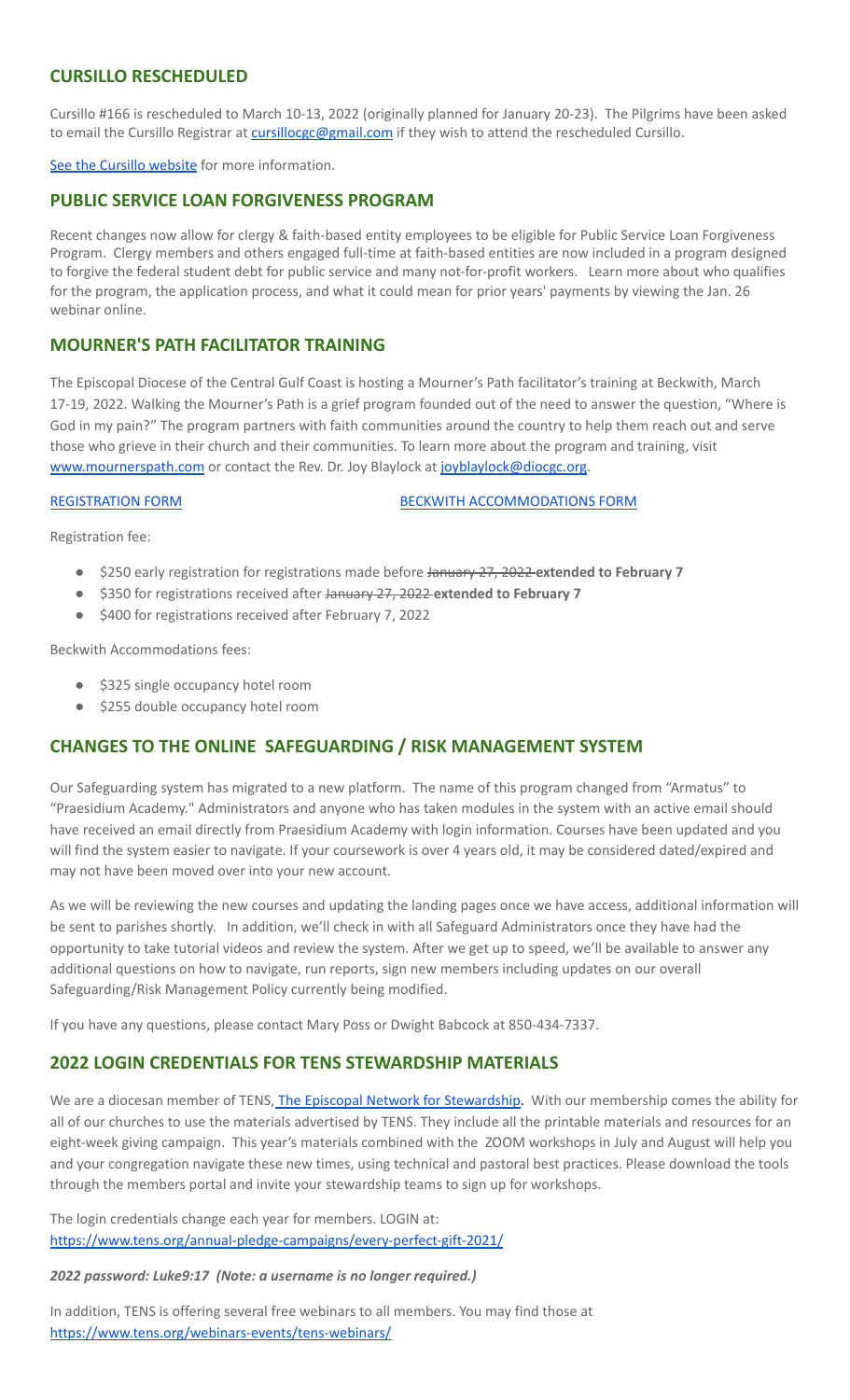#### **INSURANCE UPDATES**

- Please visit our website for additional insurance info:
	- [CONGREGATIONAL](https://www.diocgc.org/congregational-resources) RESOURCES
	- Risk Management & Insurance Basics for Religious Organizations [\(recommended\)](https://2f23db9c-81c0-437f-88c1-0d3b99fdb03d.filesusr.com/ugd/ca270f_0fc945a39bad470191c4075c97602c08.pdf)
	- Safety and Insurance Handbook for Churches [\(recommended\)](https://2f23db9c-81c0-437f-88c1-0d3b99fdb03d.filesusr.com/ugd/4525a9_6b89020a60b040f49e2f7feb44b56873.pdf)
	- 2021 Federal Reporting [Requirements](https://www.cpg.org/globalassets/documents/publications/tax-2021-federal-reporting-requirements-for-episcopal-churches.pdf) for Episcopal Churches

#### **REMINDERS:**

- Annual Imputed Income Letters were mailed out early December to the attention of "payroll" for clergy W-2's.
- As noted earlier, your annual church financial audit was due to the diocesan office by September 1 (per Canons). We fully understand if you are delayed due to COVID closure/distancing difficulties. We ask that you notify Kim or Dwight to provide a status of when you plan to complete your audit. Thank you to those churches that have completed your audit or checked in with us. Remember that without a current Audit on file, you might not be approved to take out a church loan or conduct a property transaction.

# **CONGREGATIONS IN TRANSITION (as of 2/1/2022)**

| Andalusia, St. Mary's               | Interim in place, receiving names            |
|-------------------------------------|----------------------------------------------|
| Gulf Breeze, St. Francis            | Interim in place - profile on parish website |
| Magnolia Springs, St. Paul's Chapel | Interim in place, developing profile         |
| Niceville, St. Jude's               | Interim in place - profile on parish website |
| Pensacola, Holy Cross               | Seeking associate                            |

**Please do not contact the openings directly.** For information, please contact: The Rev. Massey Gentry, Canon to the Ordinary, at [mgfairhope@gmail.com](mailto:mgfairhope@gmail.com) or (251) 459-4169.

#### **JOB POSTINGS** Submit a job [posting](https://www.emailmeform.com/builder/form/0cZqC653GdH24p01aWQDfUh)

There are no job postings at this time.

#### **LEARN - PRAY - ACT RESOURCES**

As a recommitment to our work of Becoming Beloved Community, the Commission on Racial Justice & Reconciliation gathered resources for us to do this work. You can find the resources at [www.diocgc.org/learn-pray-act.](http://www.diocgcorg/learn-pray-act)

# **LINK TO SUBSCRIBE TO DIOCESAN EMAIL LIST**

We would be so grateful if you would consider adding the link below to your regular church communications and on your websites so that members can subscribe and stay connected to news from around the diocese. Thank you! **[SUBSCRIBE](https://visitor.r20.constantcontact.com/manage/optin?v=001ytzJgXCdPi7CMeRPYjkgWfph8ra8dQJmJ_jgoEJDuFPyjC3HarXiwlhH4JN80K9kNItCddcGgXt-VrglBC4Vvq3YhpG1ym5vnWRlozzk8WJwXJycFplGhx-zzZ96rxkiXY6YLv6vWkWPagBVarHUDKt3SmSUagqj) TO DIOCESAN [COMMUNICATIONS](https://visitor.r20.constantcontact.com/manage/optin?v=001ytzJgXCdPi7CMeRPYjkgWfph8ra8dQJmJ_jgoEJDuFPyjC3HarXiwlhH4JN80K9kNItCddcGgXt-VrglBC4Vvq3YhpG1ym5vnWRlozzk8WJwXJycFplGhx-zzZ96rxkiXY6YLv6vWkWPagBVarHUDKt3SmSUagqj) or Text DIOCGC to 22828.**

#### **MUSIC LICENSING**

If your church offers music during services, it is important to follow all copyright guidelines, which include maintaining a license to perform, broadcast, or print copyrighted music. Review your church's licensing agreements, and be sure to add the streaming option if you are broadcasting services online. Recommended licensing companies include One [License](https://onelicense.net/), Christian Copyright Licensing [International\(](https://us.ccli.com/)CCLI), Christian [Copyright](https://christiancopyrightsolutions.com/) Solutions.

# **CYCLES OF PRAYER FOR DIOCESE AND PRISON MINISTRY**

Congregations are asked to include both our Diocesan Cycle of Prayer and our Prison Ministry Cycle of Prayer in their Prayers of the People, newsletters, and/or bulletins. Both are available at [www.diocgc.org/cycle-of-prayer](http://www.diocgc.org/cycle-of-prayer).

# **BOOKMARK THE DIOCESAN CALENDAR**

Stay up-to-date on diocesan events by bookmarking our calendar: [https://www.diocgc.org/calendar-of-events.](https://www.diocgc.org/calendar-of-events)

# **COMMUNICATIONS QUICK LINKS**

Submit an article for [publication](http://www.emailmeform.com/builder/form/XqOP984Ae60c8m6ynr) Submit a [church/community](http://www.emailmeform.com/builder/form/eOM4Bb6VTb78y20Wrapf8) event Submit a job [posting](https://www.emailmeform.com/builder/form/0cZqC653GdH24p01aWQDfUh)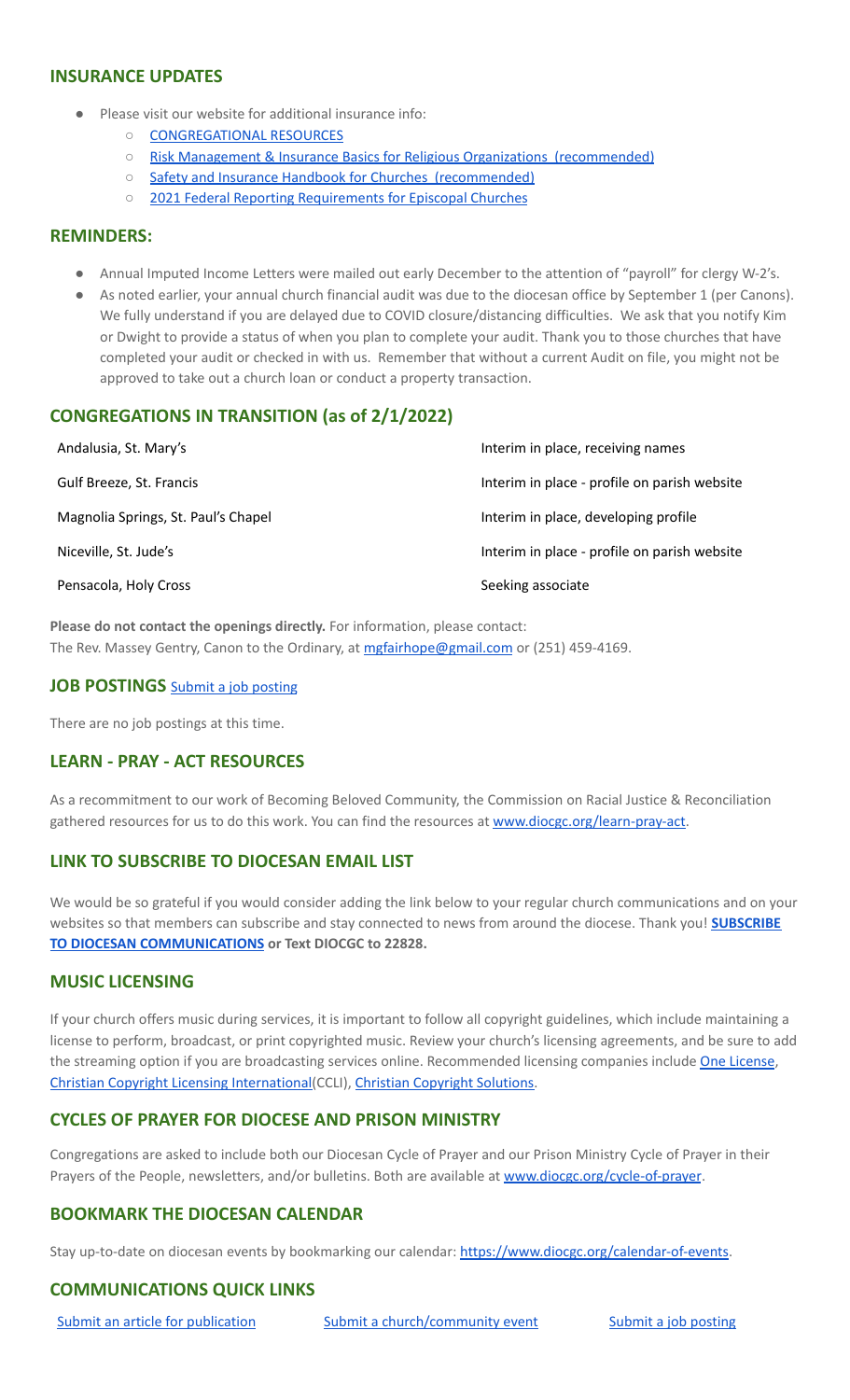# **UPCOMING DIOCESAN EVENTS**

| <b>WHAT</b>                                                                                                               | <b>WHEN</b> | <b>WHERE</b>                                                                        |
|---------------------------------------------------------------------------------------------------------------------------|-------------|-------------------------------------------------------------------------------------|
| 51st Diocesan Convention                                                                                                  | Feb 17-19   | Zoom and Fort Walton Beach                                                          |
| Men's Conference                                                                                                          | Mar 4-6     | <b>Beckwith</b><br><b>REGISTRATER HERE</b>                                          |
| Whitney Plantation Piligrimage Pre-meeting (Part 1 of<br>3) sponsored by Commission on Racial Justice &<br>Reconciliation | Mar 5       | Holy Trinity Lutheran Church,<br>Daphne<br><b>REGISTRATION &amp; DETAILS</b>        |
| Selma Bridge Cross Jubilee sponsored by Commission<br>on Racial Justice & Reconciliation                                  | Mar 6       | Depart Daphne, AL<br><b>DETAILS</b>                                                 |
| Mourner's Path Training                                                                                                   | Mar 17-19   | <b>Beckwith</b><br><b>REGISTRATION DETAILS</b>                                      |
| Whitney Plantation Piligrimage Visit (Part 2 of 3)<br>sponsored by Commission on Racial Justice &<br>Reconciliation       | Mar 19      | Depart Holy Trinity Lutheran Church,<br>Daphne<br><b>REGISTRATION &amp; DETAILS</b> |
| Happening #59                                                                                                             | Mar 25-27   | <b>Beckwith</b><br><b>REGISTRATION &amp; DETAILS</b>                                |

# **BISHOP RUSSELL'S SCHEDULE**

| <b>WHAT</b>                                                 | <b>WHEN</b>      | <b>WHERE</b>                           |
|-------------------------------------------------------------|------------------|----------------------------------------|
| <b>Standing Committee mtg</b>                               | Feb 1            | Duvall Center & ZOOM                   |
| Chapel Program                                              | Feb <sub>2</sub> | Episcopal Day School, Pensacola        |
| SfM Lay Leadership training class                           | Feb 5            | St. Cyprian's, PNS                     |
| Visitation                                                  | Feb 6            | Holy Spirit, Gulf Shores               |
| Baptized for Life Workshop                                  | Feb 8            | Virtual                                |
| General Convention Commission on Governance mtg             | Feb 9            | <b>ZOOM</b>                            |
| Visitation                                                  | Feb 13 am        | St. James, Eufaula                     |
| Celebration of New Ministry [Neil Kaminski]                 | Feb 13 pm        | St. James, Eufaula                     |
| Baptized for Life Workshop                                  | Feb 15           | Virtual                                |
| 51st Annual Diocesan Convention                             | Feb 17 - 19      | Virtual & Destin-FWB Convention Center |
| Visitation                                                  | Feb 20           | St. Agatha's, DeFuniak Springs         |
| Florida Bishops meeting                                     | Feb 22           | Virtual                                |
| General Convention Commission on Governance mtg             | Feb 23           | <b>ZOOM</b>                            |
| Consecration<br>The Very Rev. Daniel Richards, Bishop-elect | Feb 26           | Diocese of Upper South Carolina        |
| Visitation                                                  | Feb 27           | St. Paul's, Magnolia Springs           |
| Ash Wednesday service                                       | Mar 2            | Christ Church Cathedral, Mobile        |
| SfM Lay Leadership training class                           | Mar 5            | St. Cyprian's, PNS                     |
| Visitation                                                  | Mar 6            | St. John's, Pensacola                  |
| <b>Wednesday Visitation</b>                                 | Mar 9            | St. Mark's, Troy                       |
| Cursillo #166 - on staff                                    | Mar 10 - 13      | Beckwith                               |
| Visitation                                                  | Mar 13           | Holy Cross, Pensacola                  |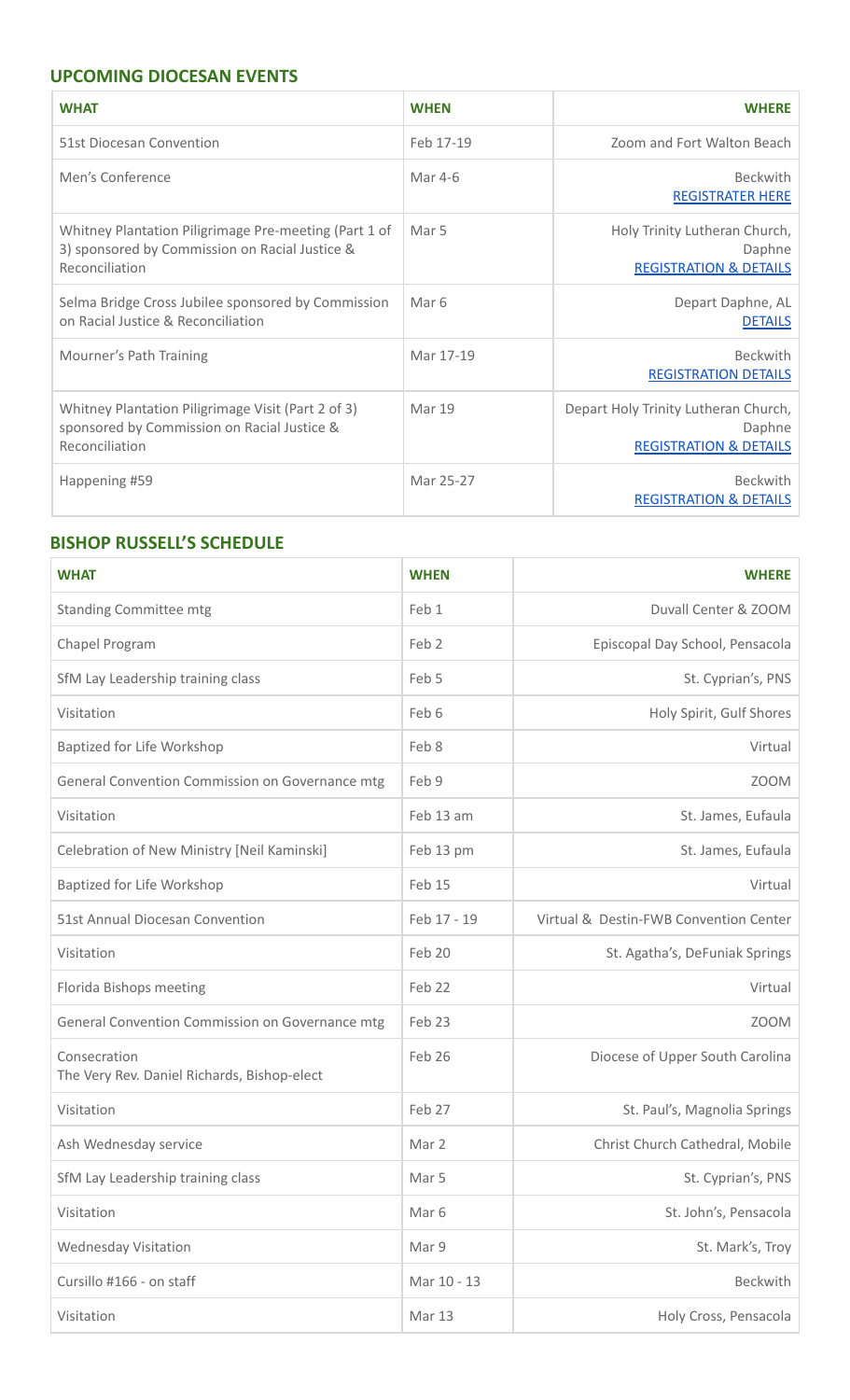| Spring House of Bishops meeting | Mar 14 - 22 | Camp Allen |
|---------------------------------|-------------|------------|
|---------------------------------|-------------|------------|

# **51ST ANNUAL DIOCESAN CONVENTION TIMELINE**

| <b>WHAT</b>                                    | <b>WHEN</b>           | <b>WHERE/HOW</b>                                                                               |  |
|------------------------------------------------|-----------------------|------------------------------------------------------------------------------------------------|--|
| Initial Convention Information Packet<br>sent  | Early November        | Emailed by Diocesan Office to Clergy and Senior<br>Wardens                                     |  |
| <b>90 Days Until Convention</b>                |                       |                                                                                                |  |
| *Resolutions to Amend Canons due               | November 19           | <b>CLOSED</b>                                                                                  |  |
| Convention Registration opens                  | December 3            | www.diocgc.org/convention-registration                                                         |  |
| <b>60 Days Until Convention</b>                |                       |                                                                                                |  |
| *Certificate of Lay Delegates due              | December 19           | Certify using Registration link                                                                |  |
| *Resolutions to Amend Canons posted            | December 19           | No resolutions submitted                                                                       |  |
| <b>45 Days Until Convention</b>                |                       |                                                                                                |  |
| *General Resolutions due                       | January 3, 2022       | <b>CLOSED</b>                                                                                  |  |
|                                                |                       |                                                                                                |  |
| <b>30 Days Until Convention</b>                |                       |                                                                                                |  |
| <b>Standing Committee Nominations due</b>      | January 10, 2022      | <b>NOMINATION FORM</b>                                                                         |  |
| *General Resolutions posted                    | January 18, 2022      | No resolutions submitted                                                                       |  |
| <b>Other Items</b>                             |                       |                                                                                                |  |
| Commission/Committee Budget requests           | <b>TBD</b>            | Submit to <i>dwight@diocgc.org</i>                                                             |  |
| Pledge Reports mailed                          |                       | Hard copy mailed: 12/3. <b>Emailed</b> 12/6 by<br>Diocesan Office to Clergy and Senior Wardens |  |
| Pledge Reports due                             | Due by end of January | Submit to <i>dwight@diocgc.org</i> and /or<br>kim@diocgc.org                                   |  |
| <b>Commission/Committee Nominations</b><br>due | <b>TBD</b>            | Link will be provided                                                                          |  |
| Commission/Committee Reports due               | January 17, 2022      | Submit to jenn@diocgc.org                                                                      |  |
| <b>Pre-Convention Meeting</b>                  | January 30, 2022, 4pm | Zoom                                                                                           |  |
| Convention Study Packet sent                   | February 8            | Emailed by Diocesan Office to Clergy and Lay<br>Delegates; posted on diocgc.org                |  |

\*denotes canonically required item